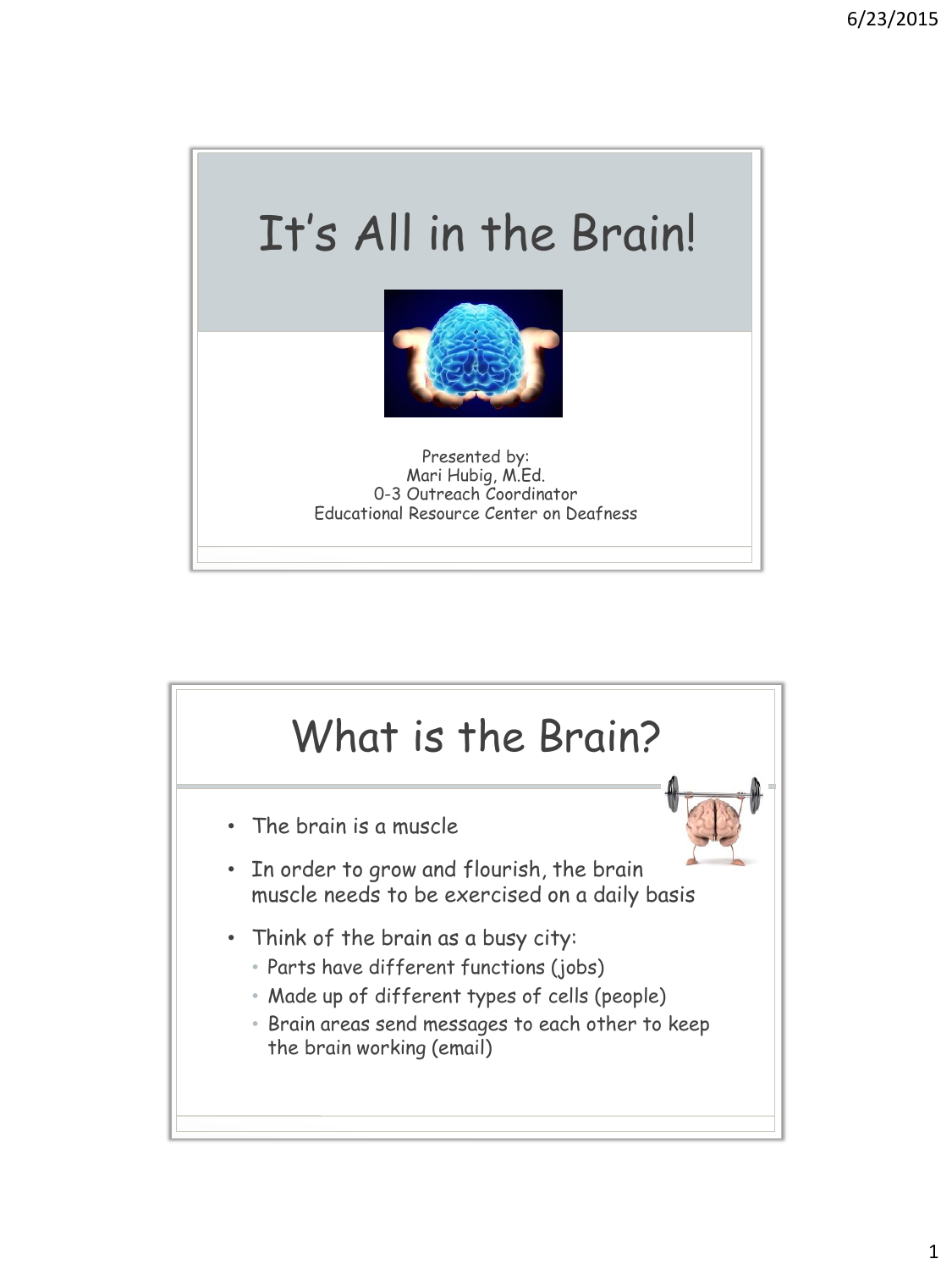

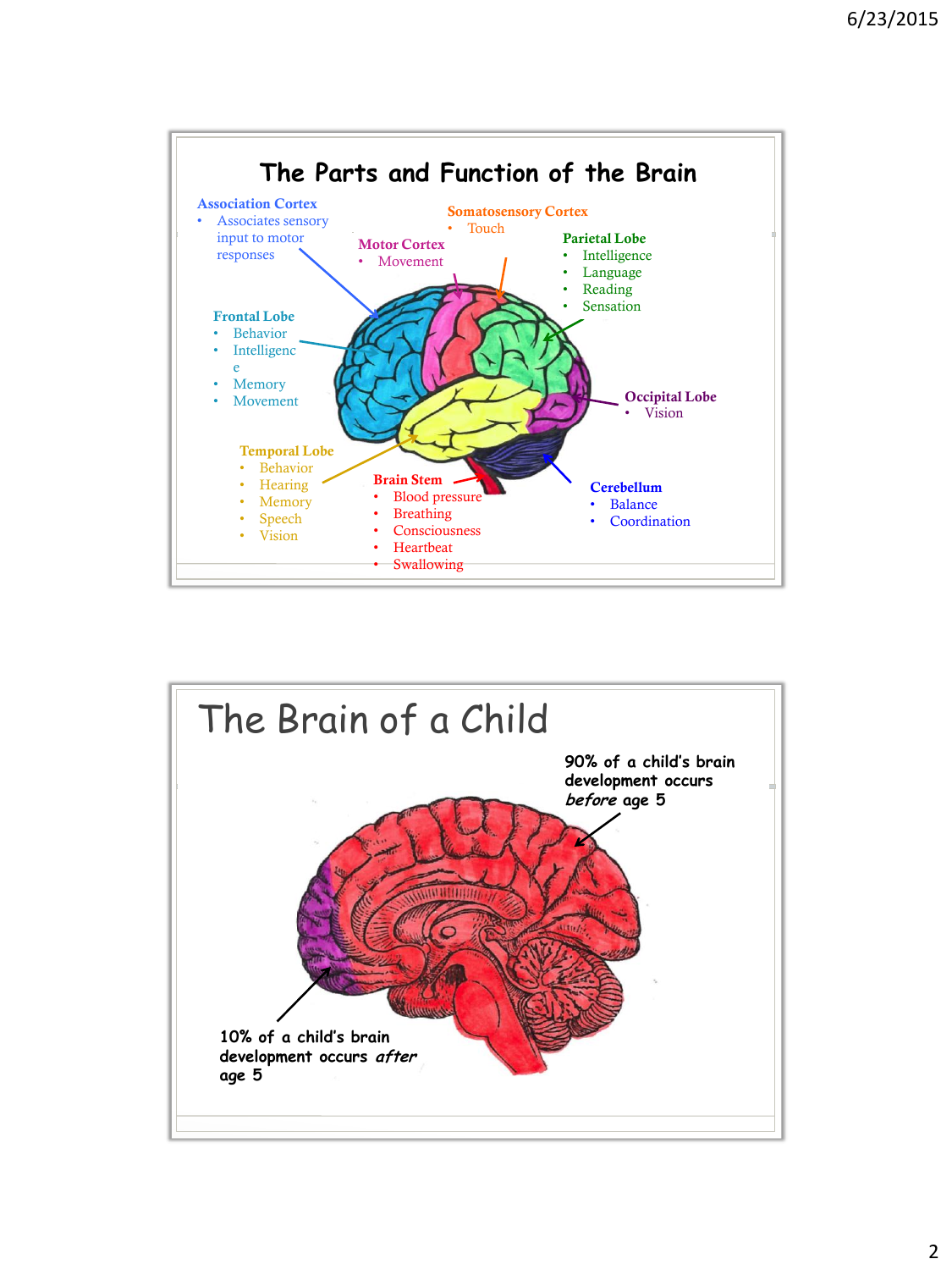

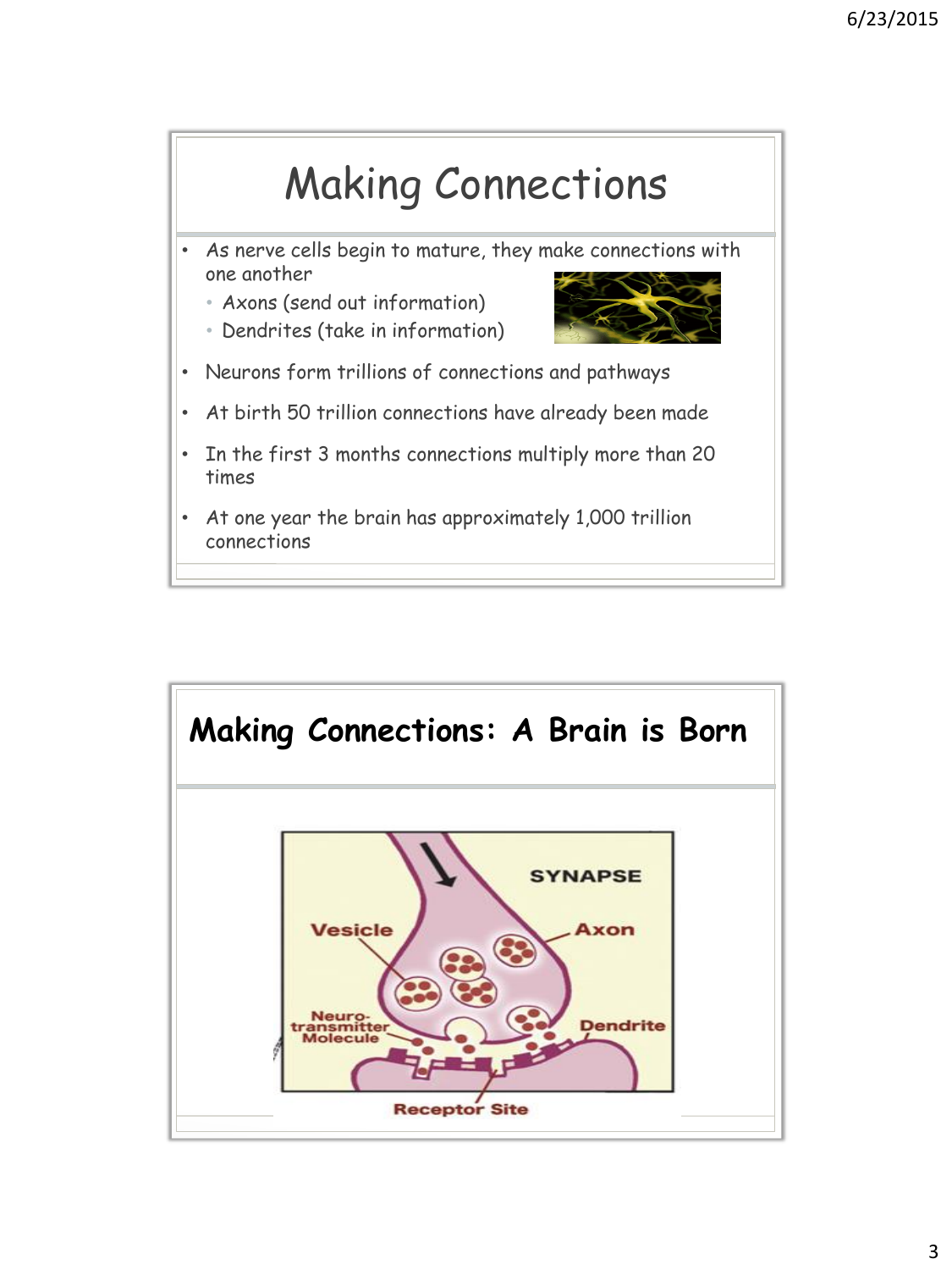



- People do, in fact, access up to 100% of our brains, just not all at the same time
	- The statement that "we only use 10% of our brains" was a statement from the 1950s that was not accurate but has been repeated ever since
- 97% of all learning is *unconscious* 
	- Physical movement, emotional events, information gained through experience
	- We learn constantly without an actual plan to learn

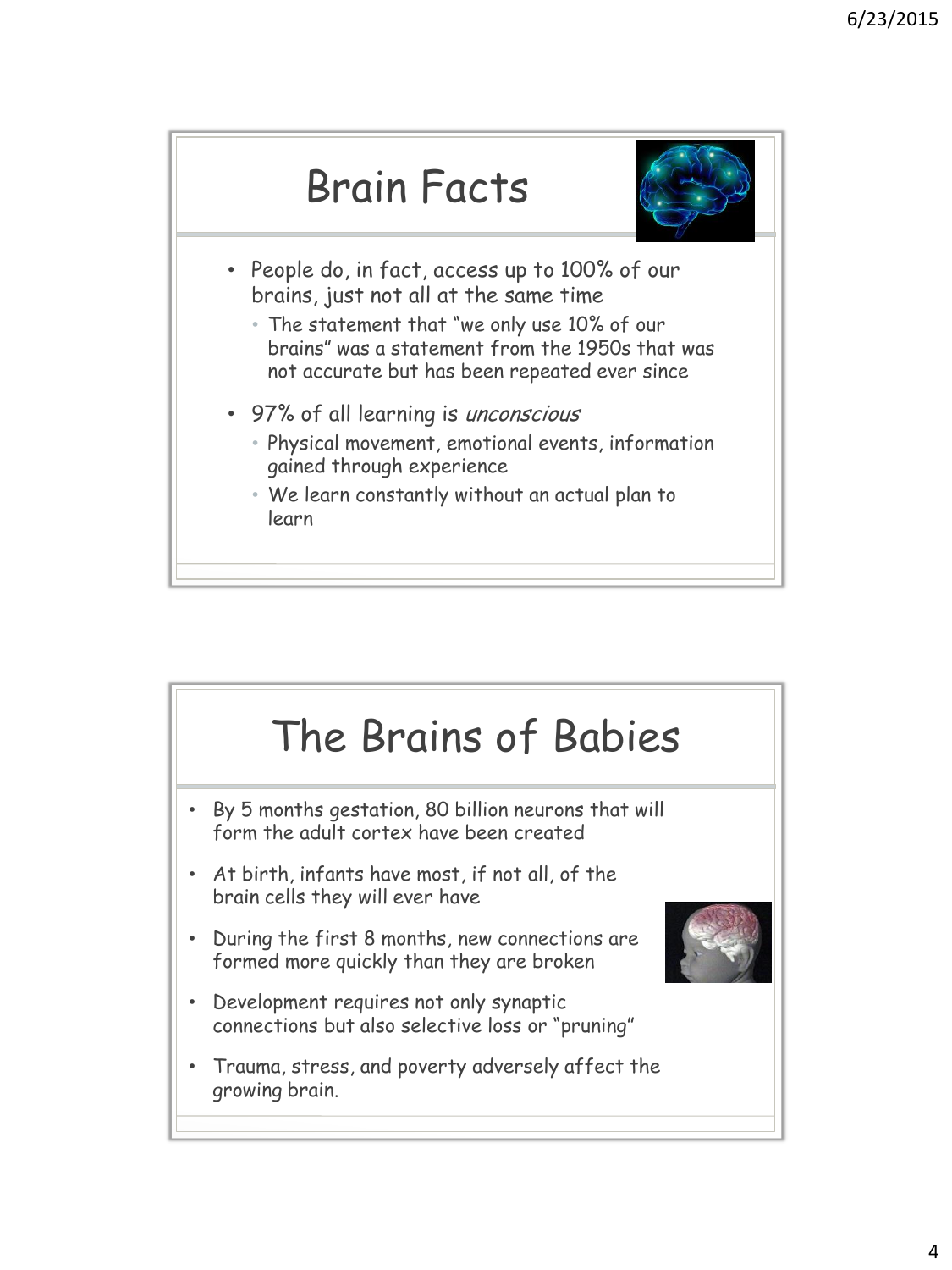

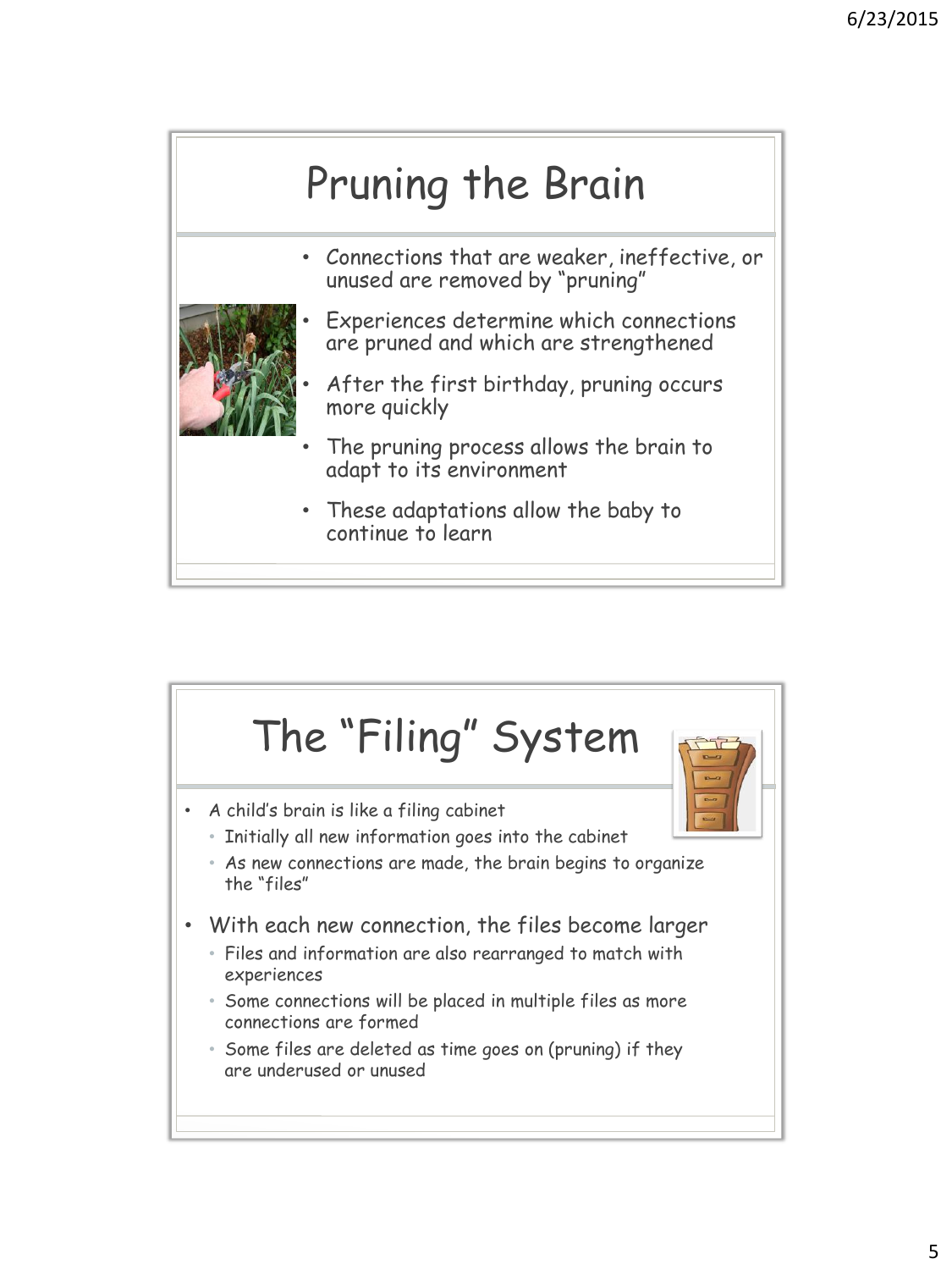## Brain (Neuro)plasticity

- Neuroplasticity is the ability of baby's brain to change with learning
- The brains of young children are capable of receiving many different inputs and their brains make connections from these inputs
- The child's "filing cabinet" is fluid and can take in large amounts of information with ease
- As the brain ages, it becomes less "plastic" or easily modified

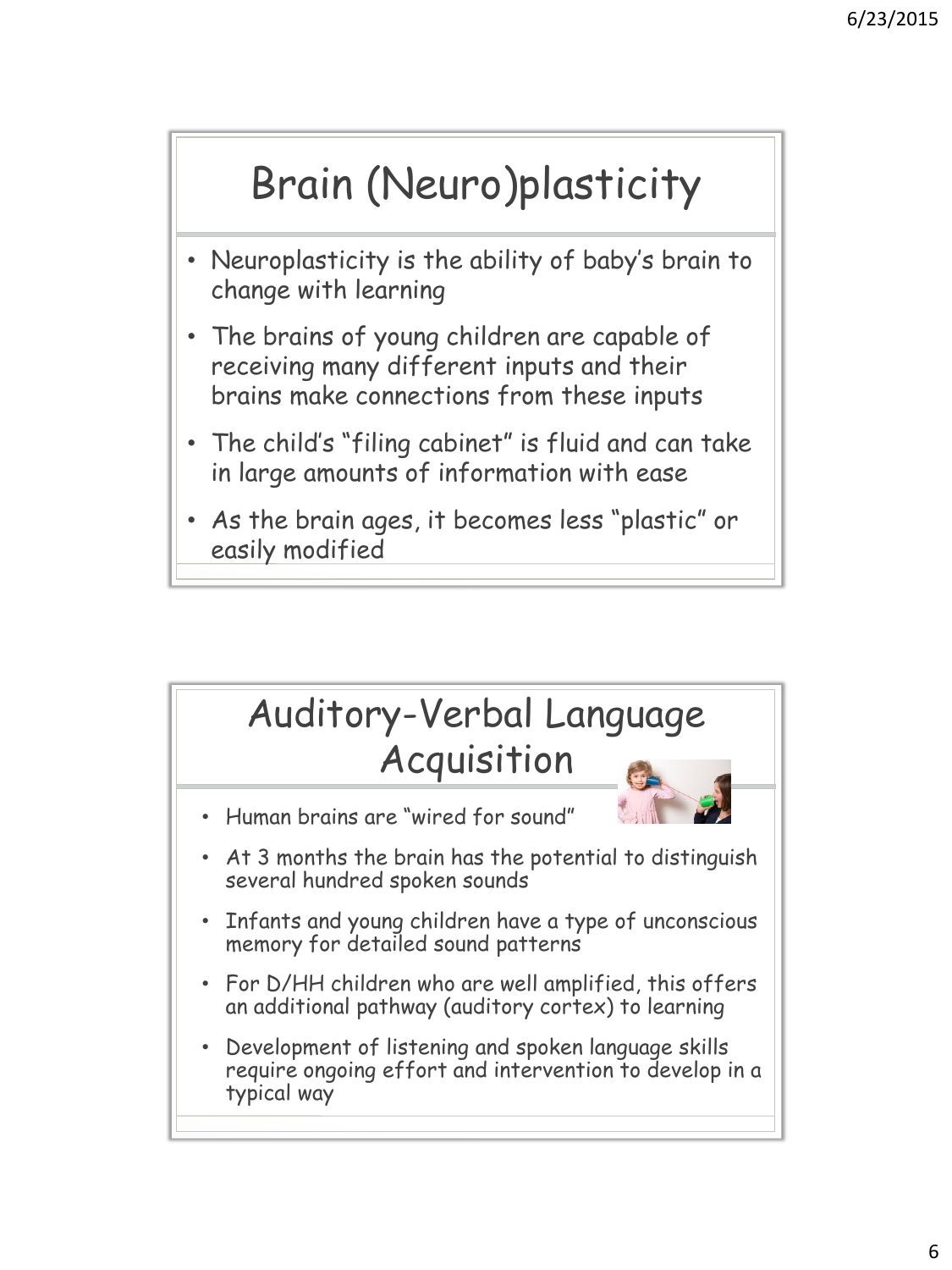

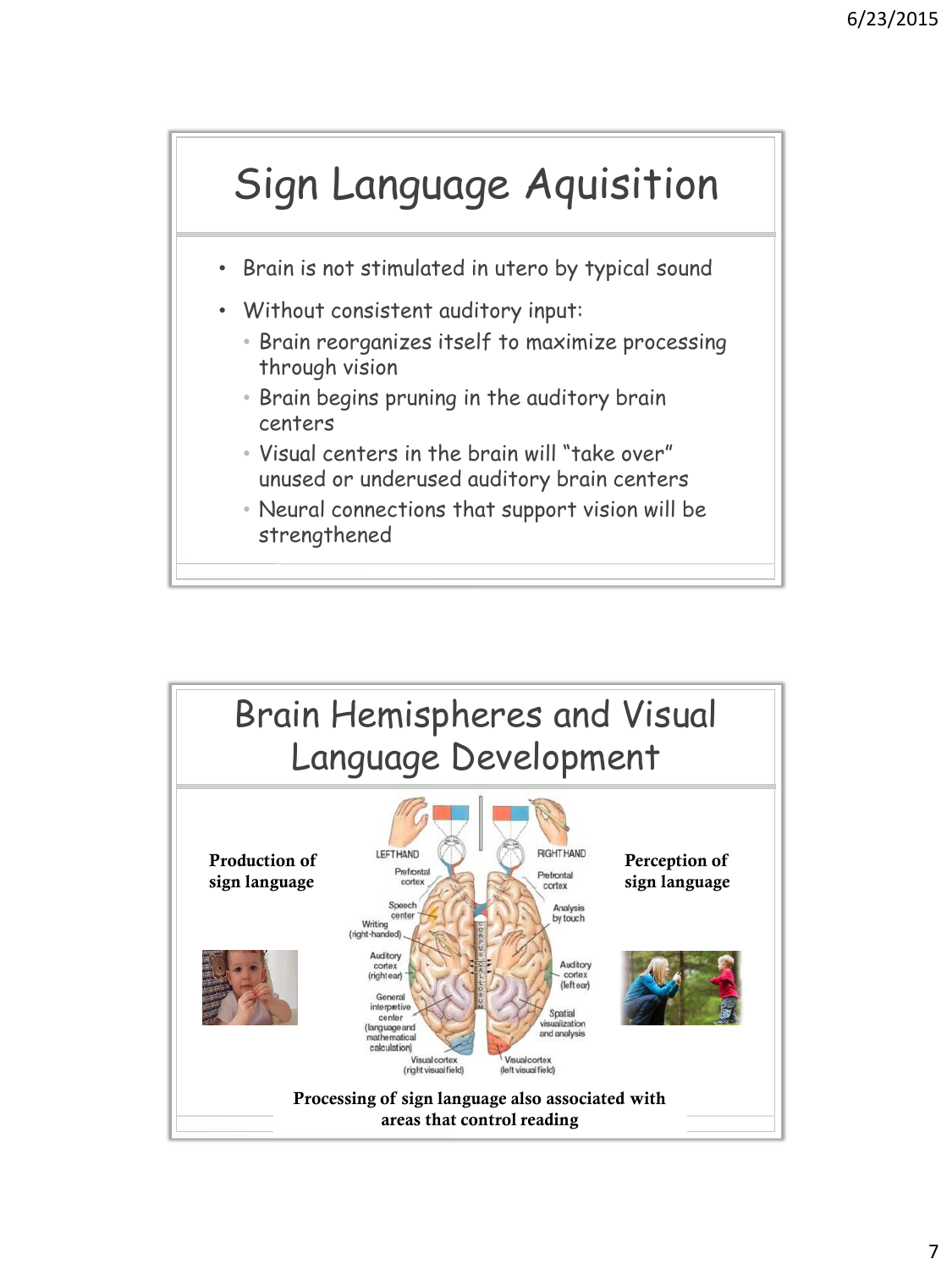## Play and the Brain

## **Play can:**

- Require fast decision making
- Provide opportunities to read emotion and intent
- Enhance perception variety and speed
- Add skills
- Maintain emotions
- Encourage socialization
- Allow for learning without consequences (no "right" or "wrong")
- Lowers stress or distress levels

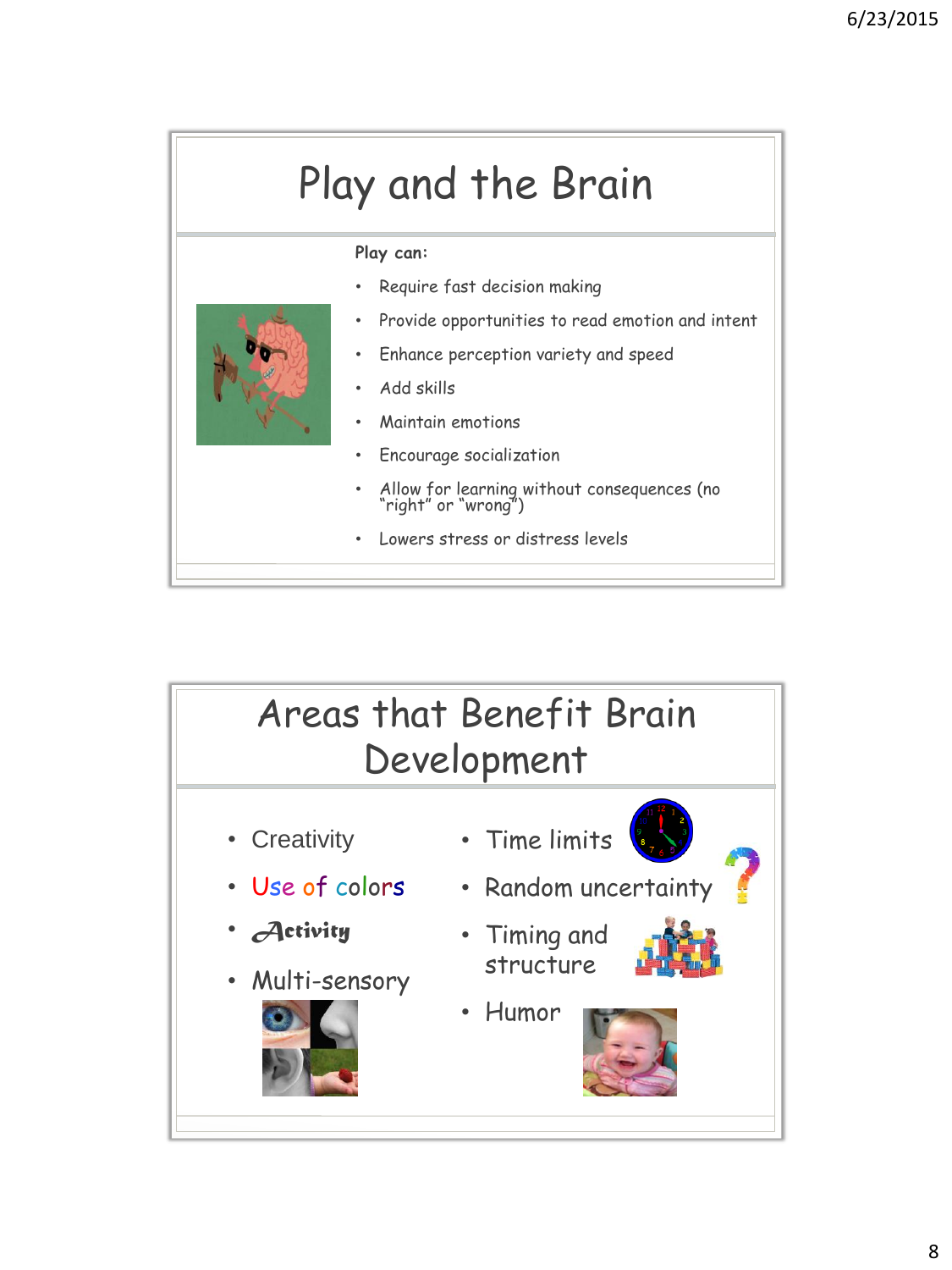